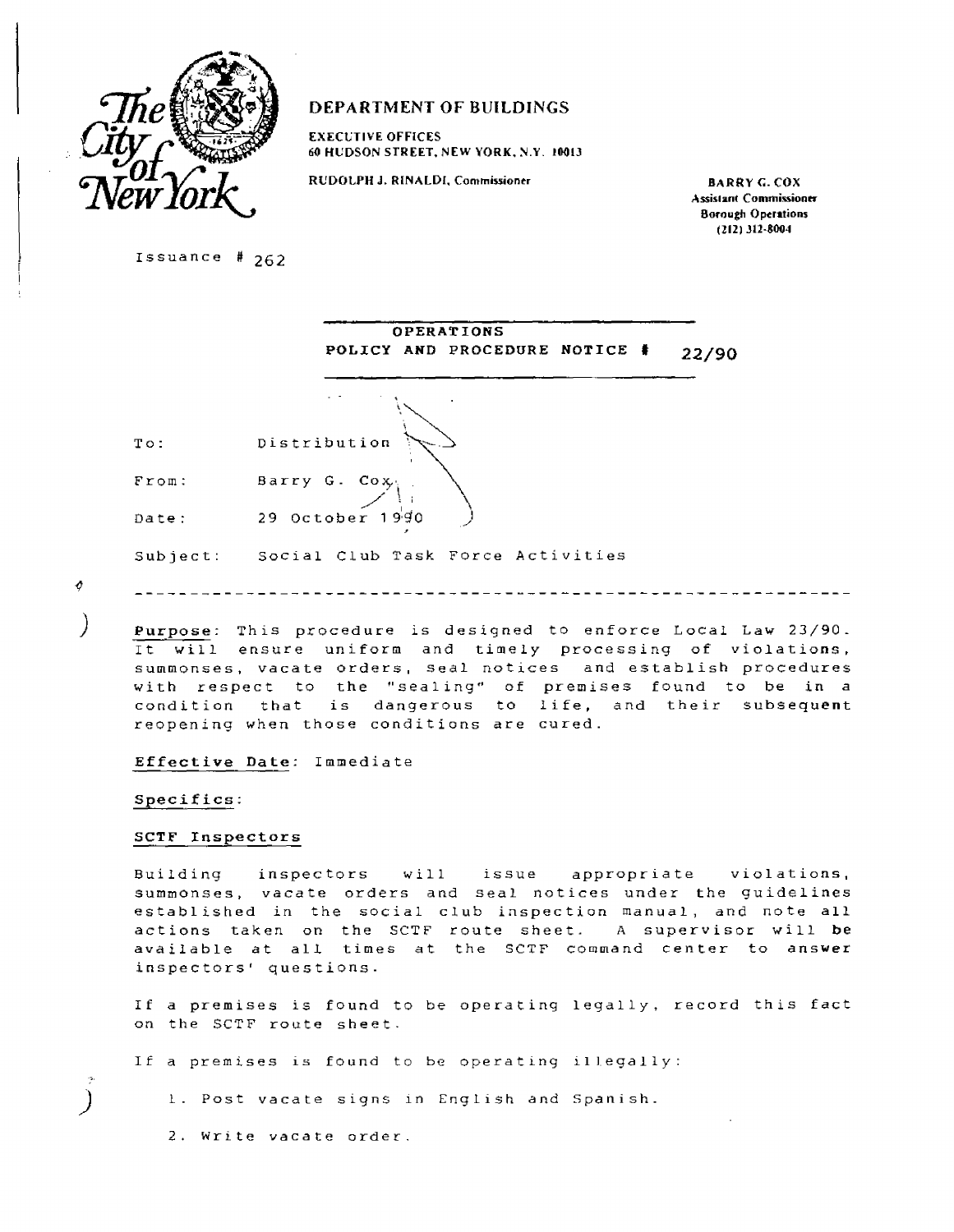- 3. Write a DOB violation with the letters "SCTF" written in the upper right hand corner and attempt to serve (if successful, complete affidavit of service on back). If unsuccessful write a second summons as listed in item 5.
- 4. Write a summons with the letters "SCTF" written in the upper right hand corner and attempt to serve (if successful, complete affidavit of service). It unsuccessful write a second summons as listed in item 5.
- 5. Upon return from the field, prepare a second summons (with "SCTF" again written in the upper right hand corner) to the owner **of the building, if not previously served, leave blank the name. address and return date (these will be filled in by the borough office after research).**

The inspector will seal, lock and hold the key to the premises. He then will:

- 1. Prepare and give a copy of the seal notice to a responsible party (owner, manager, employee) at the premises and note on the SCTF route sheet that party's name, address and relationship to the premises.
- 2. Post a seal order in English and Spanish. Note it on the SCTF route sheet.
- 3 Complete and attach to the key an identification tag listing the address, the date sealed and the inspector's name.
- 4. Note on the SCTF route sheet that the premises was sealed.

# Operations

 $\left\langle \cdot \right\rangle$ 

 $\lambda$ 

When SCTF inspectors get into the office following each night's tour, Operations will collect all keys and paperwork for that tour, including route sheets, vacate orders, seal notices, summonses, and violations.

- 1. Keys will be secured in a locked cabinet.
- 2. All paperwork, with priority given to new vacates, must be reviewed and processed. The borough offices must receive (by FAX if necessary) all vacates, seal notices, summonses and violations within one workday after the tour in which these have been written.
- 3. PMA must be given copies of all SCTF vacates and seal notices by 9:00 a.m. of the morning in which the tour ended. Copies of the SCTF route sheets, summonses and violations must be received by PMA no later than 4:00 p.m. on the same day.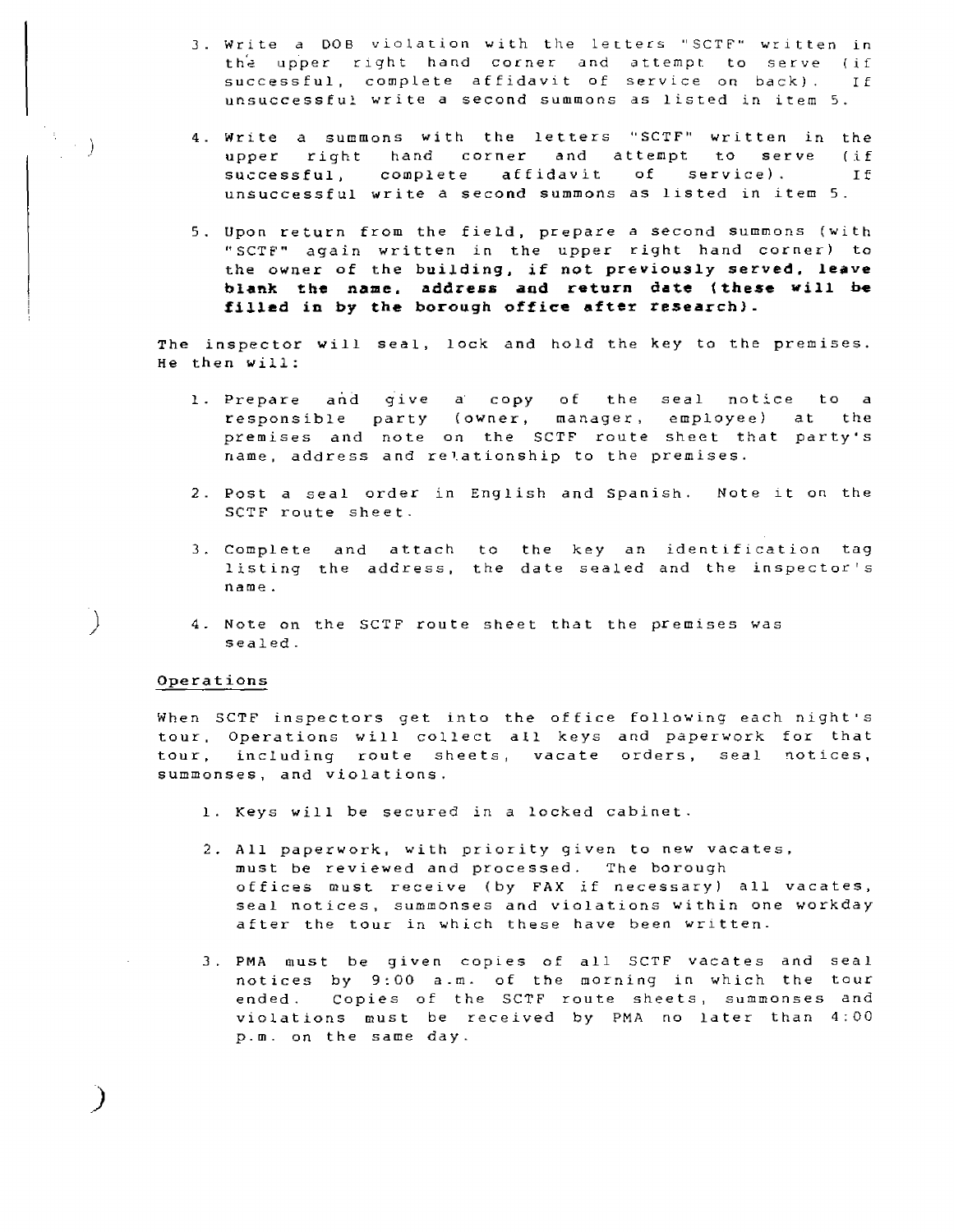#### Borough Offices

<sub>有</sub>一同)

)

- 1. Vacate orders and seal notices must be docketed, signed and served within one workday of receipt.
- 2. Ownership research must be completed expeditiously and the second summons to the owner (with owner name, address and return date left blank by the inspector) filled in and served.
- 3. A copy of **the summons, vacate order and seal notice must be forwarded to the institution holding the building's mortgage- Also, a copy of the summons vacate order and seal notice must be sent to the individual or**  corporation listed as the buildings management agent by **the Department of Taxation. If the owner is determined**  to **be a City agency,** a violation will be served in lieu of a summons.
- 4. A certified copy of the vacate order and seal notice is to be forwarded to the County Clerk's Office\_
- 5. Service by mail of vacate orders and sealing notices must be handled by certified mail, return receipt requested. Associated summonses, violations and, vacate orders are to be included in the mailing of the vacate order/sealing notice.
- 6. Copies of completed vacates, seal notices and rescind orders must be sent to PMA, the local Fire Department and local Police Department on a daily basis.
- 7 Upon the rescission of a vacate order a certified copy of the rescission order notice will be filed with the County Clerk-

# **Program and Management Analysis (PMA)**

Each workday morning a printout will be prepared listing all active vacates, with new vacates and recent rescinds noted. This printout will also indicate any existing or new sealed premises and whether or not keys have been given out to an individual. The printout will be FAXED to PD Public Morals, HPD, DRP and the borough offices.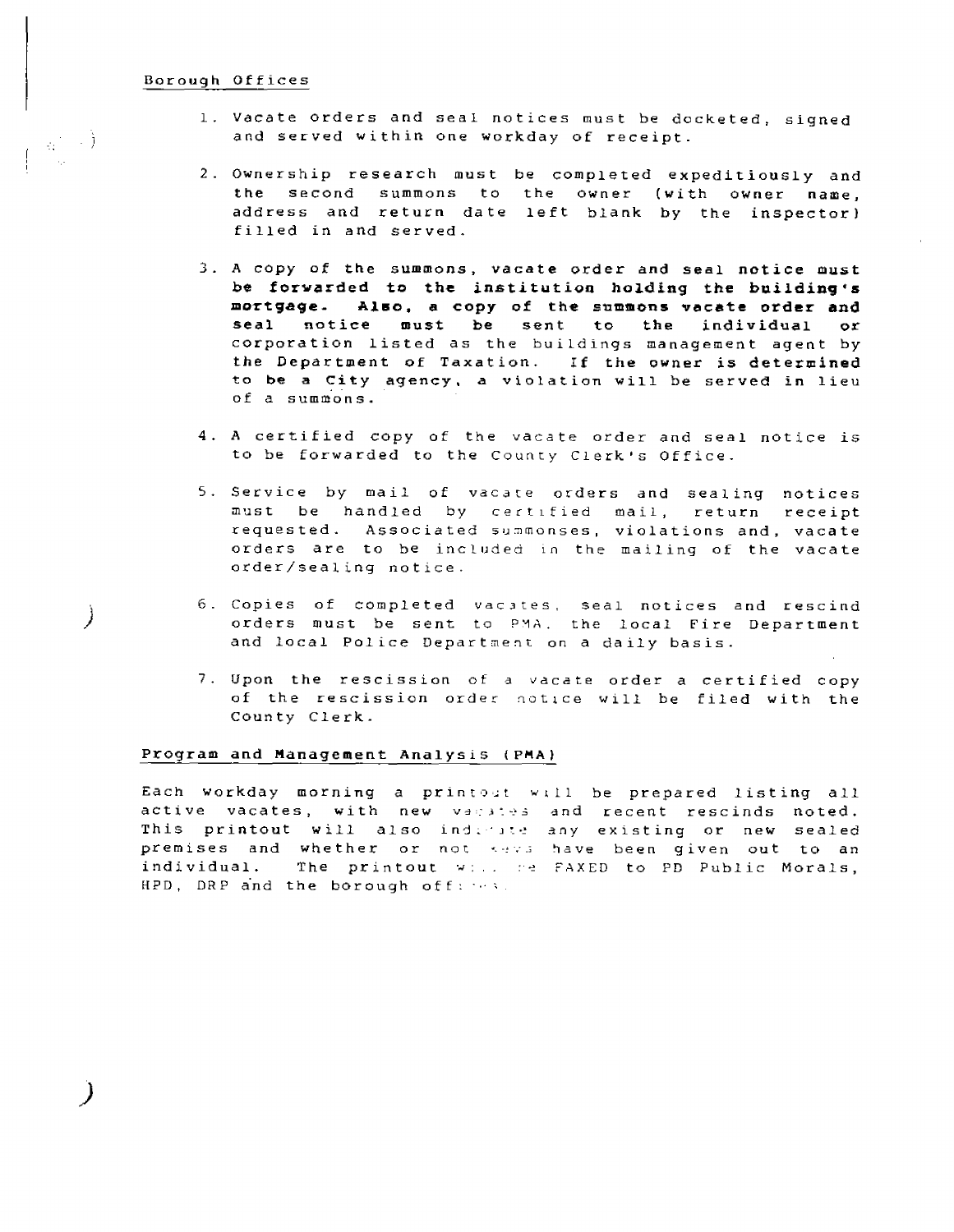- 1 PMA will generate a bi-monthly report on new vacate orders, seal notices, rescissions and their locations. This is to be forwarded to the respective community board, council member, and borough president.
- 2. PMA will publish, for the public record, a quarterly listing of all recent vacate orders or seal notices and rescissions and their locations.
- **3. PMA will issue an annual report on January 1st to the City Council citing all vacate orders, seal notices and**  rescissions, and their locations and nature or use. It will **also include an analysis of the Task Force activities during the past year.**

#### **Access to Keys of Sealed Premises**

Persons wishing to have access to the key to a sealed premises must follow the procedures prescribed in the rule entitled "access to sealed premises" to be promulgated at a future date, (attached) and submit a notarized "request for access to sealed premises" form.

Operations will maintain files containing all approved request forms and associated documents, photographs and identity records of individuals given access to keys.

# **REMOVAL OF SEALS**

- 1. The Borough Superintendent must rescind the vacate order\_
- 2. A copy of the rescind must be submitted to the department representative in charge of key release by the borough Construction Division. The keys to remove the seals (padlocks and chains) will be released to the inspection division only.
- 3. The construction inspector will remove the seals from the premises and return them to the department representative.
- 4. Entries are made on both key lists removing the premises from these lists.

# **Appeals of Sealing Orders**

)

.)

Sealing orders may be appealed by scheduling a hearing through the General Counsel's Office at (212) 312-8130. The hearing must be scheduled within 3 work days of the request and the answer given within 3 work days of the hearing.